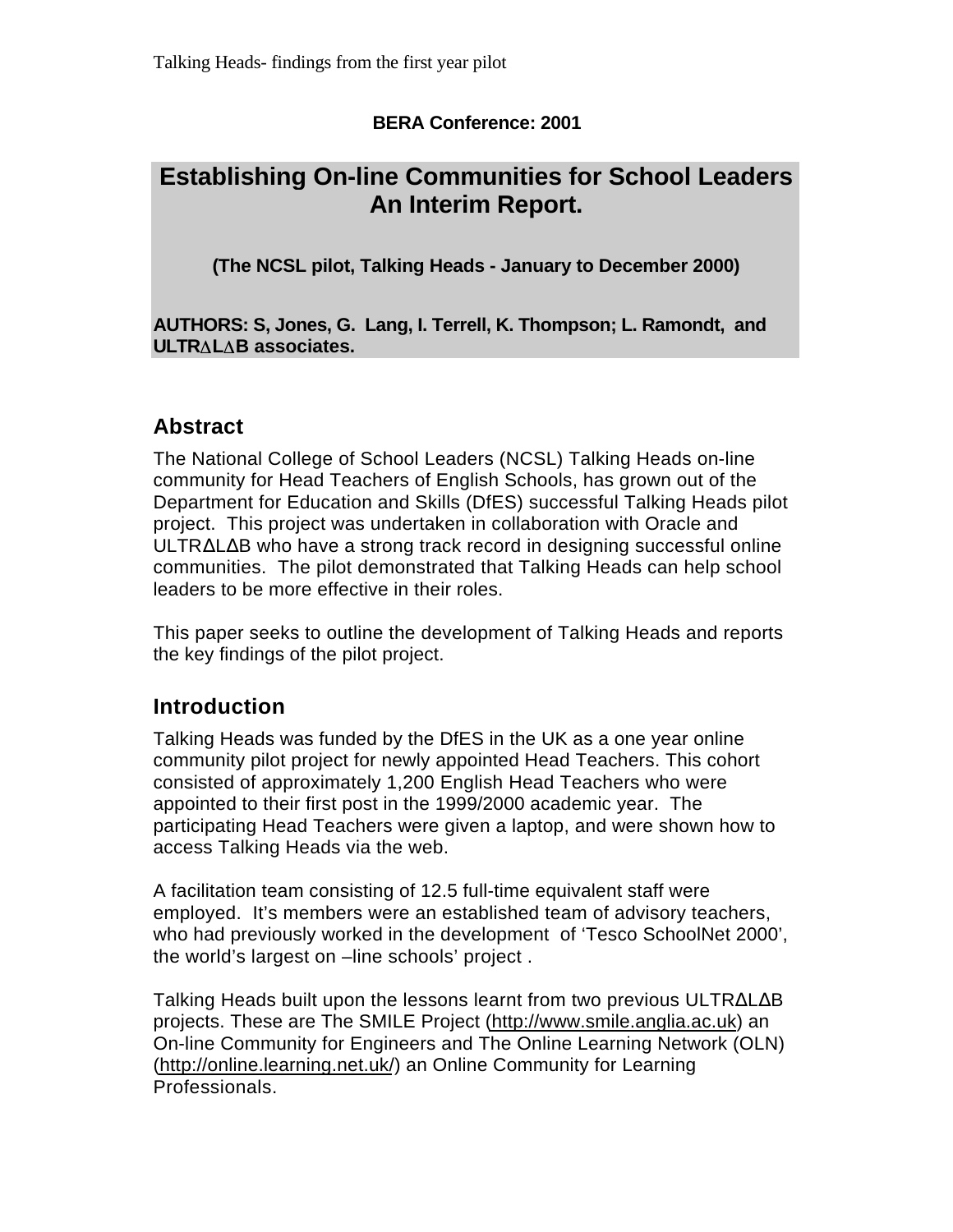#### **An On-line Community of School Leaders in England**

Talking Heads is a community forum, which provides Head Teachers with an opportunity to talk freely and in confidence to other colleagues about all aspects of leading a school. It facilitates discussion and networking, and provides opportunities to share common problems with other school leaders. Furthermore, it also provides them with the chance to share best practice, debate current professional issues, and develop new approaches to tackling the real issues facing schools today.

Built on Oracle's new and innovative online community software called think.com, a range of software tools are offered ranging from brainstorms, debates and hot seats, to online conversations and articles. Key issues are shared and discussed with colleagues with similar or contrasting experiences. There are also many opportunities to participate in on-line conversations with leading UK and international professionals and DfES policy makers. The aim is to generate a virtual community of school leaders which:

- facilitates discussion and networking
- shares good practice
- provides support for those in isolated circumstances
- tackles real issues facing schools today
- increases knowledge and use of ICT and thereby,
- enhances effective school leadership

Talking Heads provides an opportunity for Head Teachers in England to share and build on the wealth of their hard won experience.

## **On-line Community**

Much of the expertise most valuable to Head Teachers has been hard won by their peers, yet they are often isolated because opportunities to share information are rare. It takes rapport and trust to be able to discuss uncertainties and this takes time to generate. The think.com software provides an excellent tool to bridge time and space so this may evolve.

Lazlo, A, and Lazlo, K (1997) describe community as "a group of two or more individuals with a shared identity and a common purpose committed to the joint creation of meaning". M. Scott Peck (1987) states that "If we are going to use the word (community) meaningfully we must restrict it to a group of individuals who have learned how to communicate honestly with each other, whose relationships go deeper than their masks of composure, and who have developed some significant commitment to "rejoice together, mourn together," and to "delight in each other, make others' conditions our own."

Rheingold (1984) suggests that the more society fragments, the more people have the need to seek kindred minds with whom to extend their understanding and share their experiences. Simultaneously the new web technologies are providing unprecedented opportunities for communication,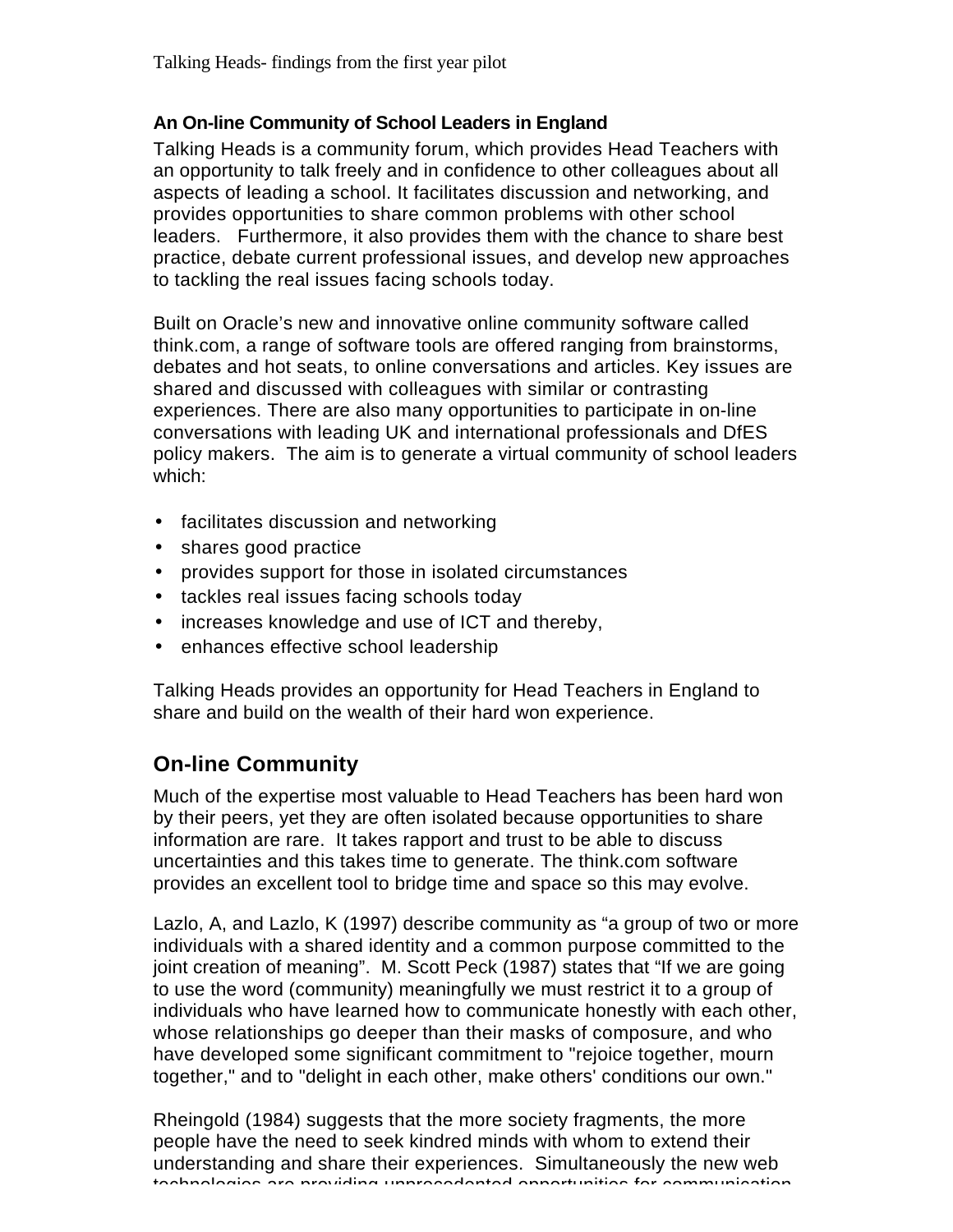yet this must be built on an uncommon foundation of flexibility and responsiveness (Davis, S.M., Meyer, C.,1998*).*

How this flexibility might be mobilised is described in the growing body of literature on systems theory and learning organisations (Marcquardt, 1996; Senge, 1994; Senge et al, 1994). Integrated into this literature is the understanding that for people to move towards a shared understanding that has the potential to transform work practice, they need to engage in dialogue. Isaacs, (1994) identifies dialogue as a climate of openness, free of preconceptions, which supports people to acknowledge each other beyond their roles. This provides the foundation to generate new insight and deepen understanding. He describes the progression that ends either at "metalogue" the level of true shared meaning, or alternately debate, which readily becomes a process of beating each other down. The outcome depends on the willingness of participants to suspend their preconceptions and to be open to listening to each other's perspectives. The power of asynchronous communication is that it allows participants to join in online conversation at their convenience, to reflect upon what was written, and then to return to affirm, clarify or challenge.

Preece (2000) stresses the importance of designing online community software to support sociability, and Lazlo, A, and Lazlo, K (1997) emphasise the evolutionary nature of online communities.

We also accept that for genuine on-line community to evolve Head Teachers must be supported to develop a sense of ownership of the environment. Chapman & Ramondt (1999) identify ownership in online communities by the change in language use and behaviour. The participants' references to "we" and "us", deepening dialogue and the voluntary initiation of community events and activities indicates that the community stage has begun. They also identify that this stage (stage 3) is not reached until participants are comfortable with the navigation and use of the software (stage 1) and are readily answering each others questions and providing information online (stage 2).

As Head Teachers became increasingly familiar with the on-line tools and their use within the various communities, they were encouraged to increase their ownership of their own communities. One example of this is the Special Educational Needs Community. Facilitator support empowered these previously isolated Head Teachers to run this community themselves as far as possible.

## **Facilitation**

*"Online communities and virtual workgroups do not always "happen" spontaneously. They require care and nurturing: facilitation. The core of facilitation and hosting is to serve the community and assist it in reaching its goals or purpose ... Facilitators and hosts encourage member interaction and participation. But their most important skill is as a genuine, authentic communicator*." White, N. (2001)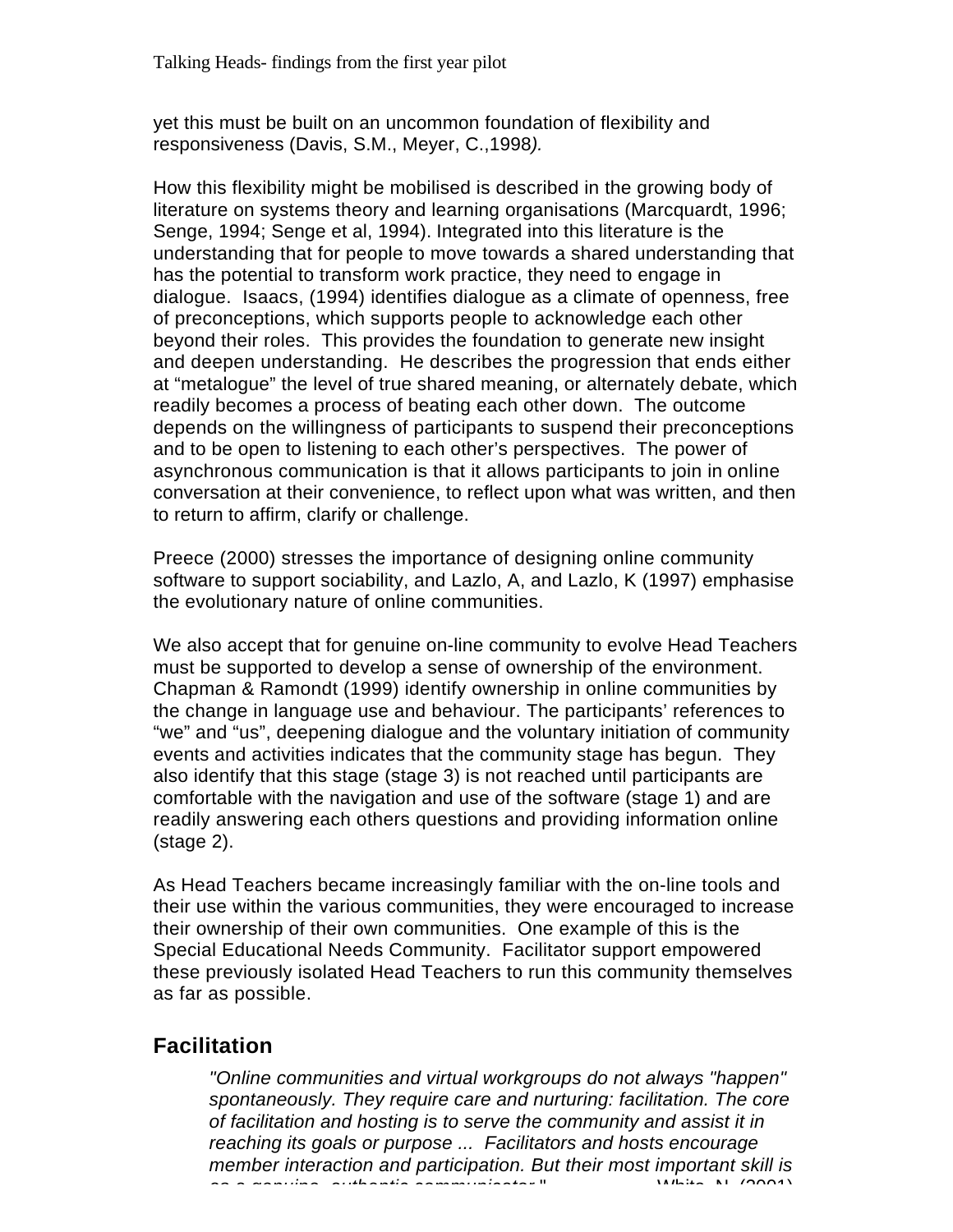It is evident that the facilitator is central to establishing an online community, keeping it vibrant until Head Teachers can be scaffolded (Vygotsky, L.S. 1986) to "appropriate" it (Dwyer, Rignstaff, Haymore, Sandholtz, 1997). Once Head Teachers understand its strengths and limitations they can successfully apply and/or adapt it to their own needs and context.

Berge (1996) classifies the facilitator's role as pedagogical, (questions/ probes and focus); social, (developing human relationships, group cohesiveness, maintaining the group as a unit, helping members work together), managerial (organisational, procedural and administrative ie setting agenda/objectives/ timetable/procedural rules/decision making norms), and technical, (making users comfortable with software and system - preferably making it transparent). White (2001) describes the role more simply as " The Social Host, The Referee, The Project Manager, the Cybrarian, The Help Desk, The Janitor, The Town Council"

The Talking Heads facilitation team engage in all of these activities and ensure that the communities are vibrant places with engaging conversations and that Head Teachers can easily find those that are most relevant to them. Facilitators also identify the need for new communities in response to Head Teachers' needs. They encourage members to join and develop their own online communication and facilitation skills. A facilitator is allocated to each community member to provide help and support especially during the orientation period.

In Talking Heads it has been important not only to try and meet the needs of Head Teachers but it has also been important to keep in mind the needs of our collaborators and partners. It was they who provided the finance. As Kim (2001) points out: "a cornerstone for building any successful Web community is to focus relentlessly on understanding and meeting the needs of the members, while also achieving the objectives (be they personal, financial or social) of the community owners and/or leaders." The DfES is committed to increasing transparency at a policy level. To this end, Head Teachers are able to directly question DfES policy experts on topical issues such as Threshold Payments to teachers. The DfES community has also hosted a number of "hotseats" with policy makers leading to some in-depth conversations. This caused Michael Barber to comment

*"The online learning community is the thin end of the wedge. I'm sure it will become a standard means for policy-makers to learn from experienced practitioners and to gather and disseminate best practice. The National College for School Leadership will lead the way, but government as a whole will follow. As we move into an era of transformation, policy success will depend on the capacity to learn from the front line."* (Barber, 2000*)*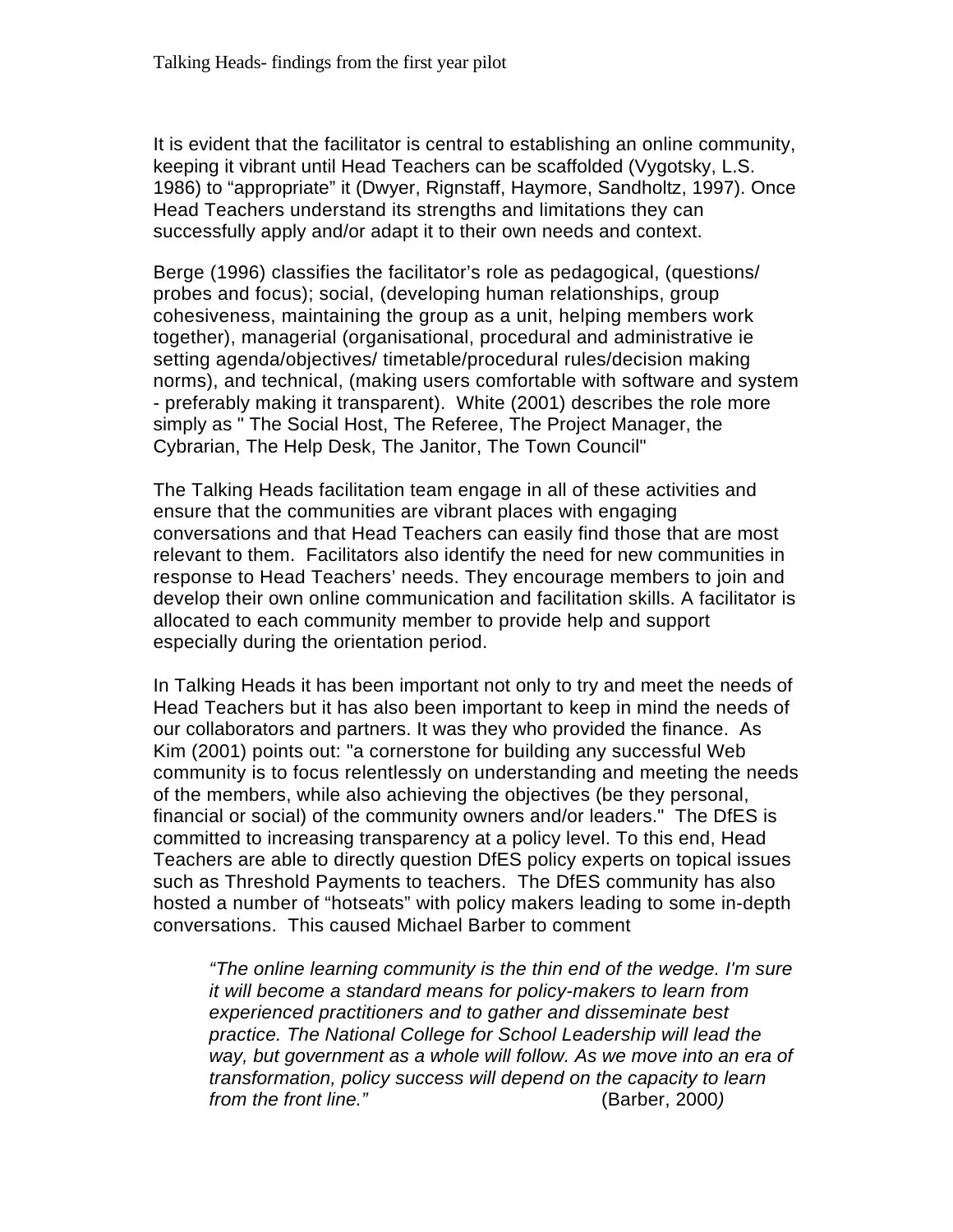### **Context**

Because the use of 'the new technologies" can potentially make a major contribution to creating an interactive network among the 24,000 Head Teachers in education, the DfES commissioned the pilot in advance of establishing the National College for School Leadership (NCSL). The NCSL prospectus gives clear recognition to the fact that the establishment of a physical college would not in itself be sufficient to meet the needs of the UK's school leaders. In England alone there are in excess of 24,000 Head Teachers. Consequently,

"*the major part of the college's operations must be available on-line as a virtual college… . It will establish new networks within the profession, including problem-solving groups of heads across the country, discussion groups on priority issues, on-line master classes, and access to the most up-to-date research evidence*. " (NCSL, 2000)

The majority of the participating pilot group of Head Teachers came on-line during March 2000 and had access to a range of communities within Talking Heads. These focused in the main on topical issues of school leadership and management within their particular age-phase and specialism. The overarching topic domains included Managing Staff Performance and Development, Learning and Teaching, and Finance, Budgeting and Data and an informal social community called Heads and Tales. Realising that the rapport required for disclosure is generated from informality and relaxation, Talking Heads also aims to encourage the exchange of anecdotes and humour.

One of the benefits of an asynchronous community is that each member can respond to discussions or join in debates at a time and place that is convenient for them because Talking Heads is accessible from any computer with an Internet connection. The "thin client" web-based think.com software frees community members from the requirement to know html and allows them to publish their own views, questions, requests for information and to share success via the internet.

Access to Talking Heads is via a URL, and is password protected, but full access is restricted to registered Head Teachers and facilitators. As a sense of audience clearly matters (Heppell, S., & Ramondt, L. 1998), there has been a strong emphasis on preserving the confidentiality of members. To this end, audience statements are posted within each community. However, access to the DfES via their own community has been greatly valued. As Talking Heads became established, feedback from Head Teachers suggested that these previously unavailable avenues of communication were a welcome means by which they could respond quickly to government initiatives. They also appreciate the opportunity to inform the decision-makers about what workd and what doesn't. Numbers of `'Hot seats``' (a question / answer format) have been run to date, giving Head Teachers the chance to question, challenge and inform policy makers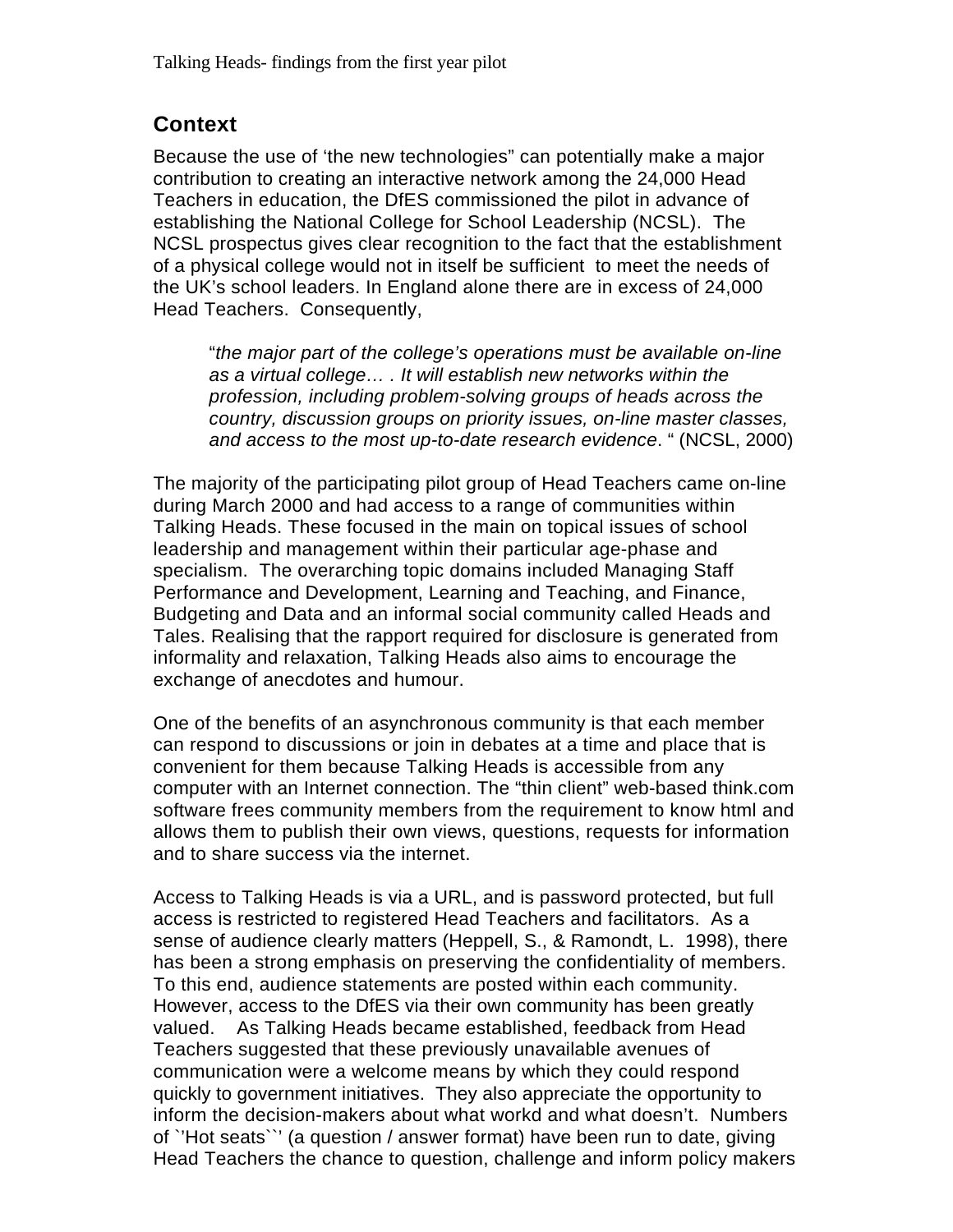such as Michael Barber (KS2/3 Performance), Tim Brighouse (KS3 Achievement) and Ralph Tabberer (Staffing).

Primarily, the project encourages participants to initiate their own conversations and where appropriate groups, supporting participants to network with colleagues with similar problems or interests from all over the country. Alongside the smaller open specialist communities such as SEN, is also a small closed Community of Practice (Wenger, E. 1998), which focuses on the domain of Pupil Behaviour Management. This group sprang up when a crisis in a school generated the need for guaranteed confidentiality amongst participants so that litigious issues could be discussed openly.

#### **The think.com software**

The first phase in the evolution of the 'virtual college ' for school leaders began in earnest within online community software called 'think.com'. This software was developed by the international database company Oracle, in collaboration with ULTR L B, to support online community within and between UK and US schools. This software provides free ICT tools to schools, as part of the "Oracle promise". Although this software has been and continues to be developed specifically for classroom use, the ULTR L B team worked collaboratively with Oracle to adapt the appearance for Talking Heads. With the help of Sodium, a design team based at ULTR L B, an adult "skin" and icons were designed for the pilot.

The community software allows members to be grouped by interest in "communities". And provides members with software "tools" to use as appropriate. As mentioned previously, the hotseat tool has proved to be very effective. It allows questions to be answered by a specific person or group directly below each question, therefore allowing on-screen "threading" within the web page. There are also other "tools" within the think software that have proved very innovative. The 'Brainstorm' enables participants to respond to a question anonymously thus protecting their identity and allowing contentious issue to be raised. The member clicks on a light bulb on the screen and enters their text in the box that opens, once the message is saved it is coloured to indicate its currency (from red for new, to grey for old). The brainstorm tool is also used as; an icebreaker (eg "how to do you boost staff morale?"), to encourage spontaneity and informality, and to collect feedback before a hotseat.

Another tool which has been adapted for numerous purposes, is the "debate" tool. This allows a colour to be assigned to up-to five "position" statements, thereby visually identifying threads. It has successfully been appropriated for Bulletin Board use as the colour allows social conversations to be differentiated from announcements, "must reads" and information, thereby supporting quick scanning. This tool also groups "positions" by colour to facilitate ready summarising once a conversation has closed.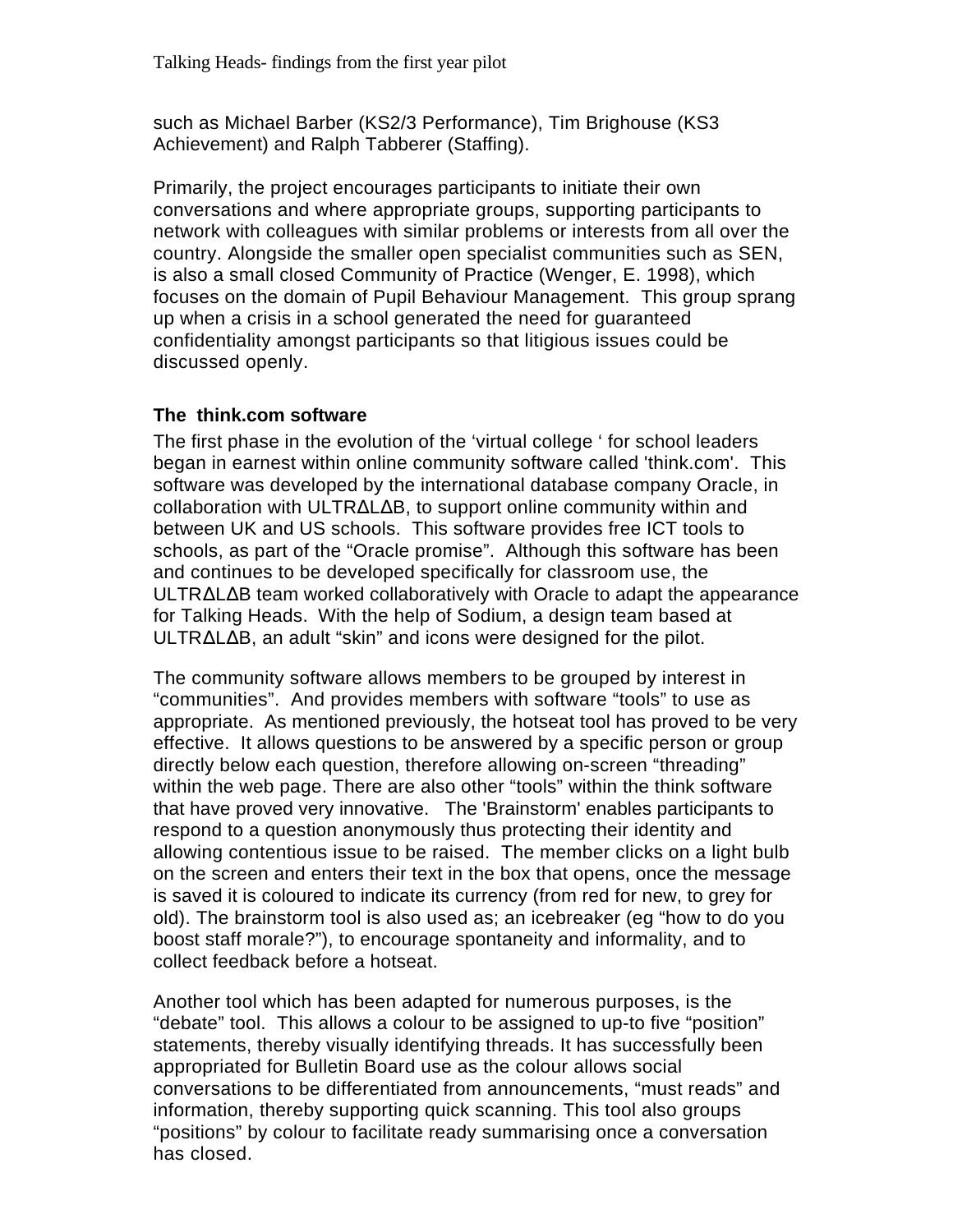"Stickies" are also very popular. This web-based version of the post-it note encourages quick and informal communication between participants, and has the added advantage that members are automatically notified of any messages left on their homepage and articles or conversations they've created.

## **Research**

Much data has been collected over the term of the project. For this paper, we present the results of an online questionnaire, posted during July/ August in 2000. It is understood that there is some bias in the data sampling. Of the 118 people who responded during this period, nearly 50% were frequent users (logging on 3 times or more a week) although 10 nonparticipants also responded to a sampled mail out to non participants. It must also be remembered that this initial cohort of participants were Head Teachers who had been given a laptop and had been requested to log on a minimum of three times a week.

For the project to be deemed successful, we would expect to see reports of;

- increased effectiveness as a school leader,
- information exchange not only amongst the Head Teachers and with policy makers, but also in the school environment,
- increased productivity through the use of ICT,
- reduced isolation and increased moral support and
- a sense of community

## **Findings**

84 Head Teachers wrote a response to the question "What in your opinion is the best feature of Talking Heads communities?".

| <b>Best Features</b>                   | <b>Proportion</b> |
|----------------------------------------|-------------------|
| Communicating with peers/sharing ideas | 49%               |
| Community feeling/reduce isolation     | <b>20%</b>        |
| Up to date information                 | 21%               |

#### **Increasing Effectiveness.**

One of the first goals of the initiative was to increase the effectiveness of leadership and management of schools and thereby increase standards of both teaching and the learning and achievement of pupils.

The on-line questionnaire asked: '*Is participating in Talking Heads increasing your effectiveness as a Head Teacher?'*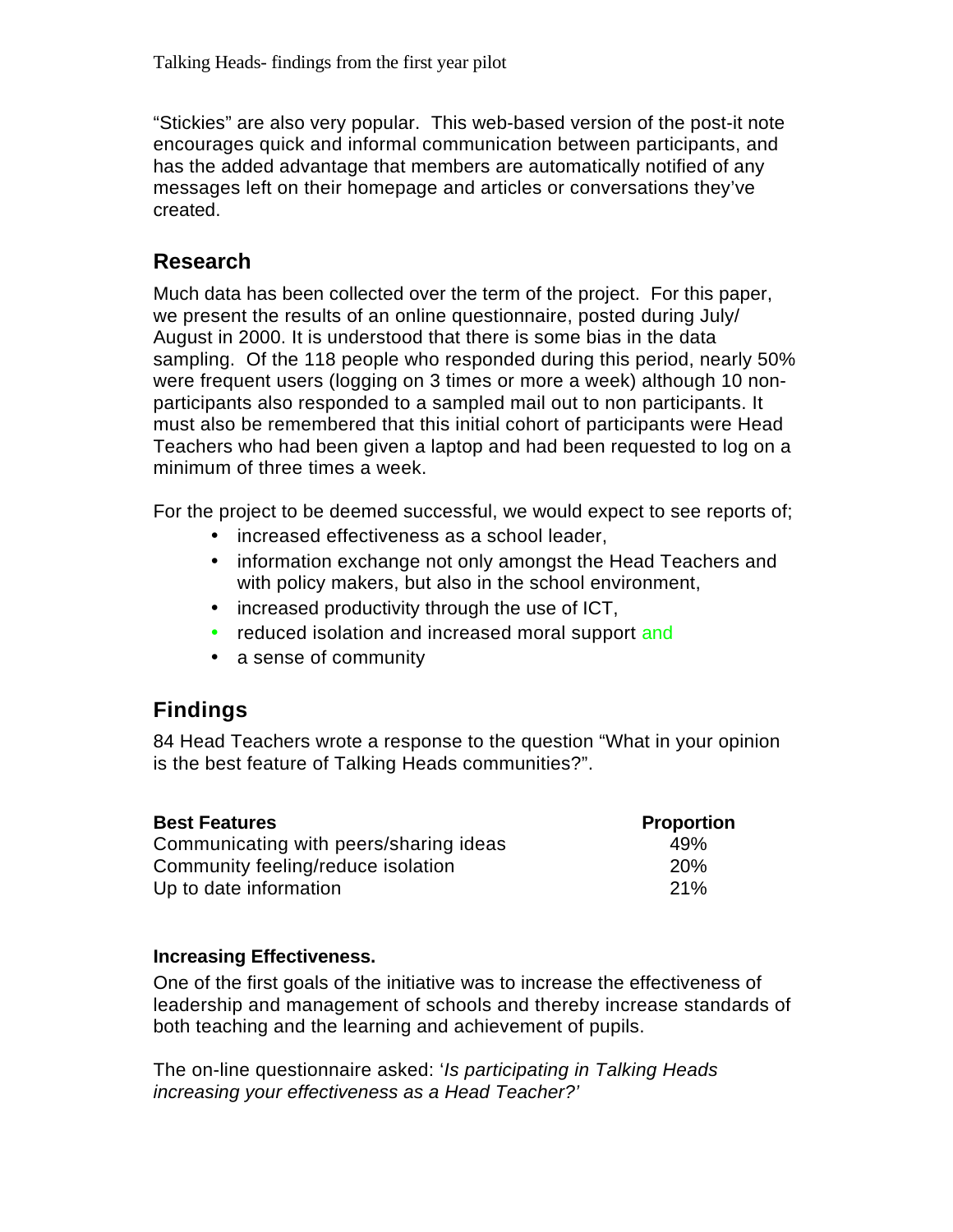Talking Heads- findings from the first year pilot



Of the 103 (total respondents 123) Head Teachers who responded 'yes' to the above question, 50 gave an example of how it increased their effectiveness.

Thirty-nine Head Teachers gave an example of gaining access to a wide spectrum of advice/information:

 "G*aining information from others in similar situations regarding the implementation of Curriculum 2000*"

"G*etting information about performance management, from both the horses mouth and from other heads*"

Eleven Head Teachers gave an example of increased knowledge of/discussing the threshold:

"M*ore up to date info on Threshold for example. Today reading guidance on how to proceed. I know what are the expectations instead of responding to staff with don't know…*"

"*Drawing on ideas from threshold discussion to share good practice and pitfalls with other staff"*

One head said that Talking Heads had helped through:

*"Debating new initiatives and gaining a greater understanding of the implications from fellow heads has enabled me to implement some policies more effectively, by being aware of some of the pitfalls others have faced*."

#### **The Information Exchange, Discussion and Flow**

Talking Heads is not merely a conduit for governmental and official information to be transmitted to Head Teachers. In the survey there were 76 responses to the request to describe any unexpected benefits of narticipating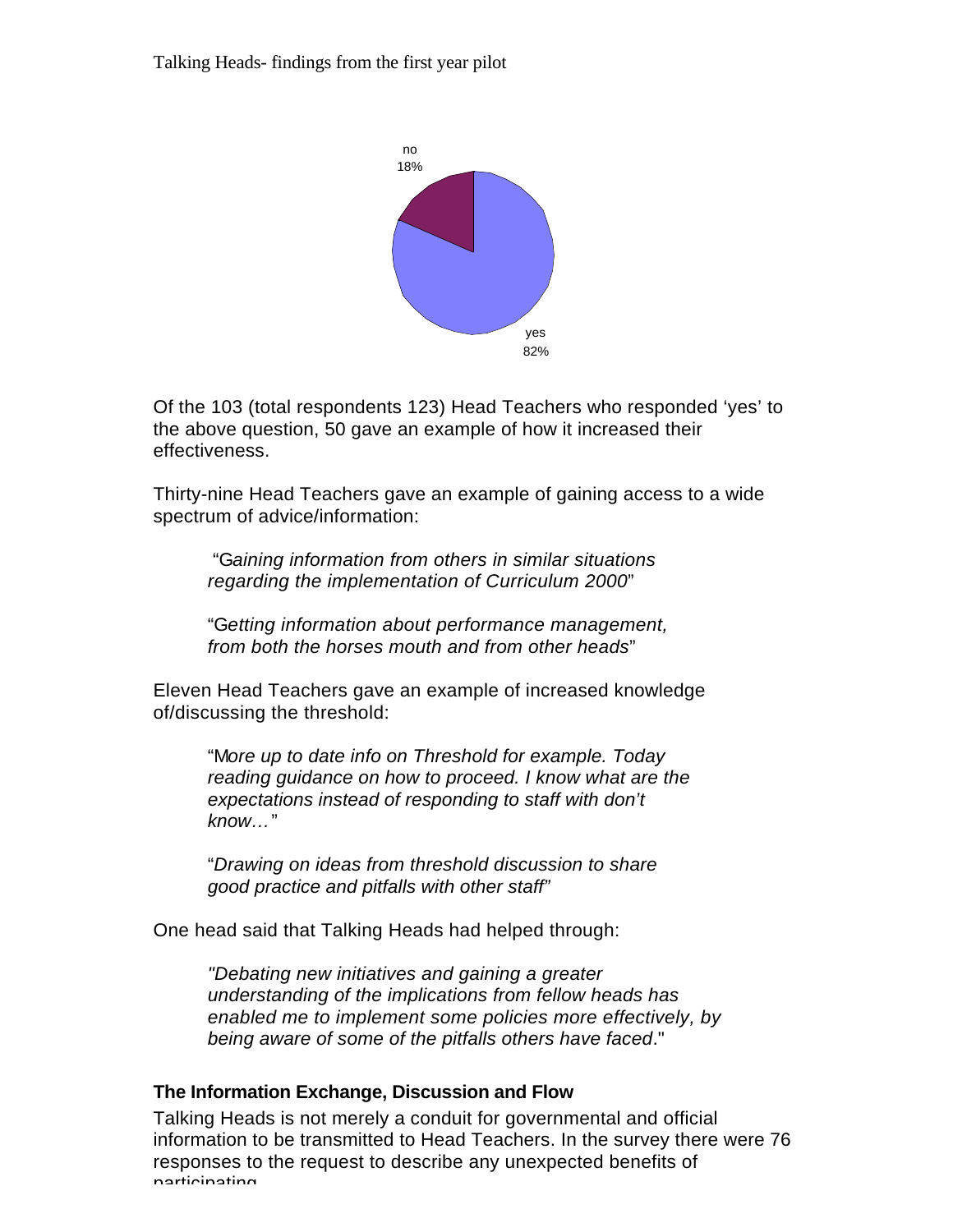Three examples illustrating effective emotional and professional support were:

*"I got some good advice on-line regarding a tricky parent, plus felt that I was less isolated and that at least someone else could understand the dilemma."*

*"I asked for advice in writing my SIP and a number of people made very useful suggestions. I now think I have a good SIP."*

*"I can find things out easily and without thinking it's something I should already know. There are some things you just don't ask county advisors for fear of appearing inadequate."*

The last comment underlines a perception amongst Head Teachers that a secure environment such as Talking Heads provides a safe environment to discuss uncertainties and to access different perspectives. This is picked up by another comment that valued Talking Heads for:

*"Giving instant access to a range of opinions from professionals with no vested interest*."

And a further stated:

*"I really enjoy hearing the views of other heads, particularly after national training e.g. threshold and knowing others are in similar positions."*

These comments also suggest that Talking Heads not only impacted upon knowledge but also allowed opinions to be exchanged and thereby impacted on attitudes and values. In a number of instances this has provided valuable opportunities for reflective practice as the following quote further illustrates:

*"The contact with other people who face similar challenges has been very helpful, but more importantly, I can 'benchmark' my ideas against the opinions of other professionals, and so have a relative measure of how I am doing."*

#### **Flow of Information to teachers.**

Some evidence was collected that suggested teachers and governors also benefited from the flow of information via the Head Teacher.

*"Teachers can ask me questions and if I don't know the answer at least now I can find it out."*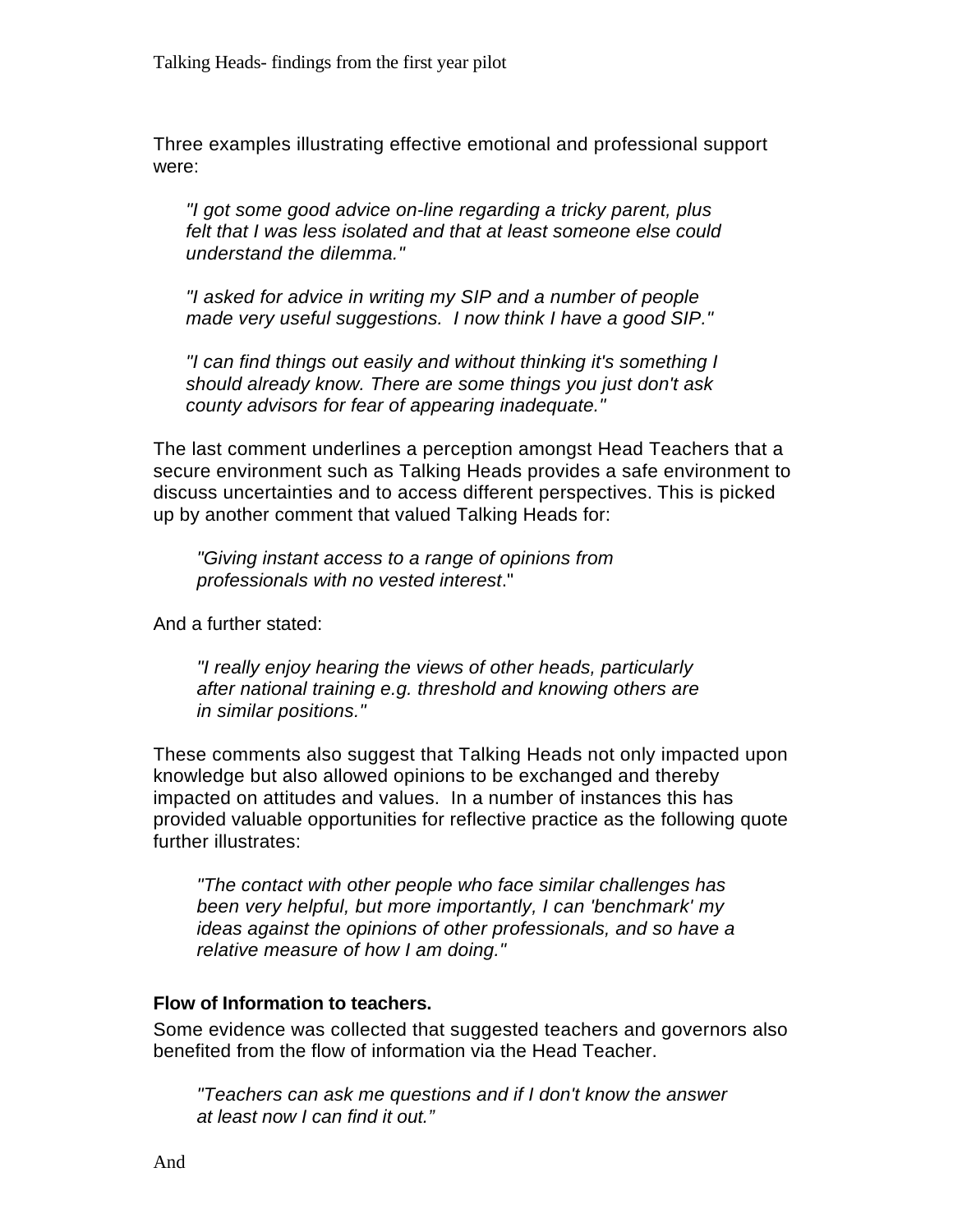*"I have a greater knowledge and understanding of the latest issues which means I am more able to advise my Governors, staff and other Head colleagues."*

#### **Communication with Policy makers**

Appreciation for the timely communication with policy makers was commented on frequently:

*"I wondered why I hadn't been invited to the Performance training for heads. It was through the DfEE chat on Talking Heads that I learnt that nursery heads would be trained next year. I have not been given that information in any other way."*

#### **Dissemination of research**

Another category of information exchange was the dissemination of research:

*'Communication with other HTs about the research of Shirley Clarke - especially people outside my own immediate area confirmation of what we are doing successfully in my school."*

#### **Promoting the Use of ICT**

Talking Heads and the issuing of a lap top to Head Teachers is explicitly an initiative designed to impact upon the use of ICT in schools. This in its own right is a planned outcome and is also part of the question of improving the effectiveness of leadership and management of schools.

A number of examples were collected of Head Teachers who had developed their own use of ICT:

*"For the first time ever I made a PowerPoint presentation on Investors in people, using clips from web etc. Very , very impressive INSET for a cluster of schools. Highly effective and it inspired every one there. Mostly-I was able to do this at home…*

*"I recently attended a training day as a senior member of staff in the LEA Behaviour Support Service. We set ourselves the task of redrafting Referrals, Admissions and Outreach Policy and I was able to DTP the amendments as we discussed them."*

*"I am now an active advocate of computer use-in fact the change has been unbelievable to those who know me. Rather than avoiding computers if at all possible, I seek uses and particularly value the online support and advice of*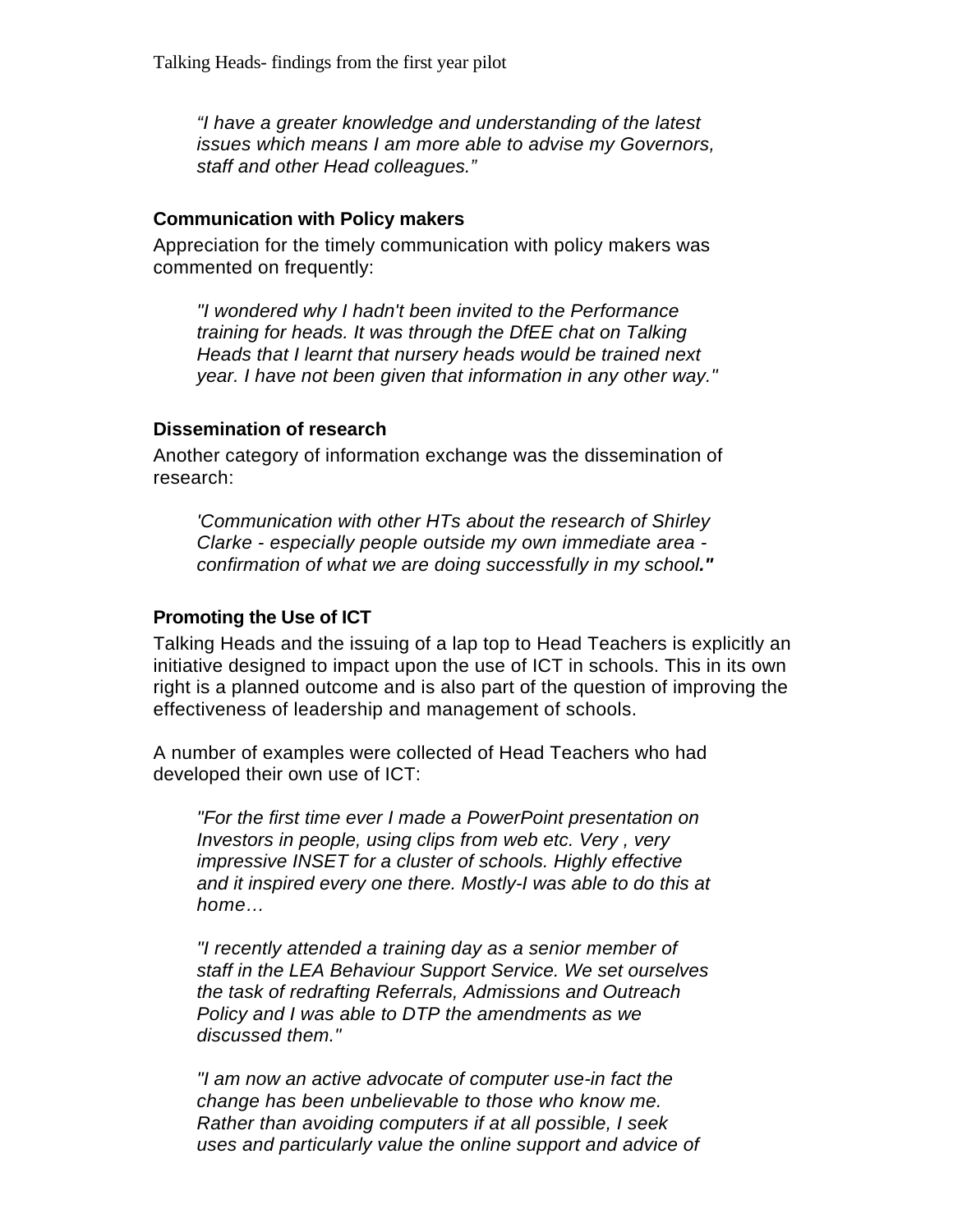*colleagues. What remains significantly is to further my keyboard skills."*

Head Teachers were also asked to describe any unexpected benefits. These again emphasized increased use of ICT by Head Teachers:

*"I realized how easy online publishing can be without html, so that the school now has a web site."*

*"I didn't know I was going to increase my ICT skills to the extent that I have in such areas as being able to drop graphics into articles and send attachments with notes."*

#### **Productivity and the laptop**

One way in which effectiveness was increased by having the laptop was explored by one comment (although perhaps not all Head Teachers would agree that this is a benefit):

> *"I take work home from the office to complete, work on at home. From letters to target setting to ...I even take it in the car on long boring journeys to catch up at the weekend. How sad is this?"*

#### **Towards community**

The exchange of information, discussion and support for implementation were key ingredients which supported the claim that Talking Heads has a positive effect on the effectiveness of Head Teachers and schools. However, there was considerable evidence that Head Teachers also benefited from effects within the emotional domain including; reducing isolation, building confidence, and morale boosting.

#### **Reducing Isolation**

Of the 122 Head Teachers teachers who responded to the quantitative question asking whether participating in Talking Heads was reducing isolation, 52 reported that this was signficant. As one elaborated:

"Communicating with others in dark moments."

And,

*"Reducing that awful feeling of isolation Heads can feel, what an inspiration and comfort to know there are others 'out there' feeling and worrying and thinking the same."*

#### **Morale Boosting.**

OfSTED, morale boosting of staff ideas, and sharing ideas on Threshold assessment were also frequently mentioned: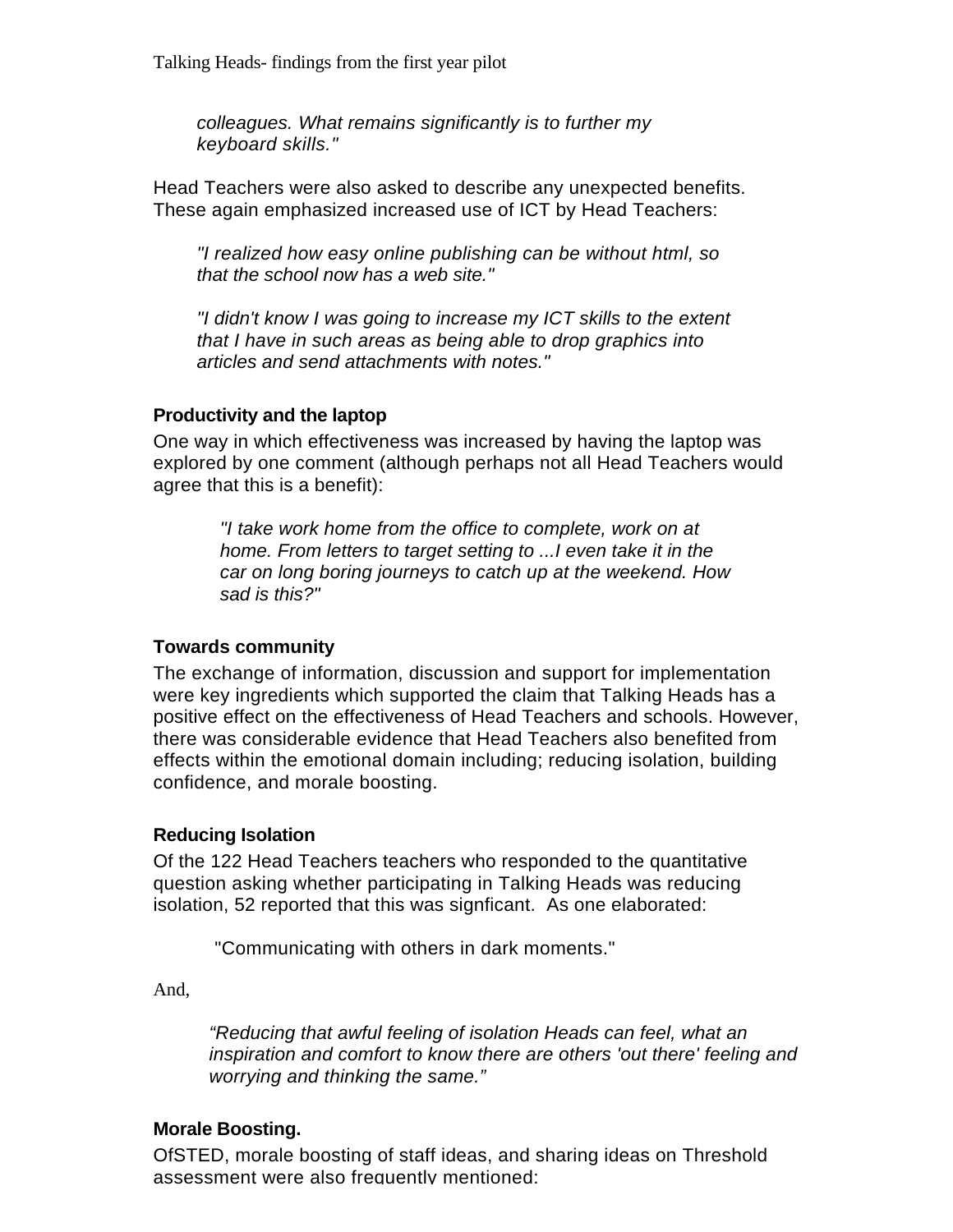*"Hearing that other people have similar problems, are weighed down by paperwork. It makes me feel that perhaps it is not just me being useless!!"*

Another added:

"*I am becoming more confident in my decisions through discussions on talking heads, such as TA, making me realise I'm not the only one feeling as I do sometimes."*

The affective domain is as important as the transmission of knowledge and ideas in building the foundation for the supportive community of practice we aspire to.

#### **Community (in the sense of belonging).**

"It must never stop, it gets better all the time."

And

"Its small community feeling all have incredibly similar experiences. The sense of humour and a realisation that there is more to life than the job."

One measure of 'community' builds upon a sense of identity, relevance and a sense of belonging to something that is worthwhile. Hence some Head Teacher comments towards the end of the pilot included;

*"I would like to see the communities already set up continue so that as we develop into more experienced heads we can still support each other and watch each others schools grow through our own development."*

This sense of ownership and belonging is reflected in the comment:

*"I think there is a danger that expanding talking heads to involve too many more will … lose the family feeling because it will be difficult to get to know people. On the other hand it seems unfair to restrict it."*

A further sense of ownership of the community is reflected in the notion of 'we' and being involved in a project with others that could grow in size and influence, as in the comments:

*"We could be really ambitious and extend to an international community of school leaders. I recently attended a European Conference in Sweden, which was really interesting and motivating*."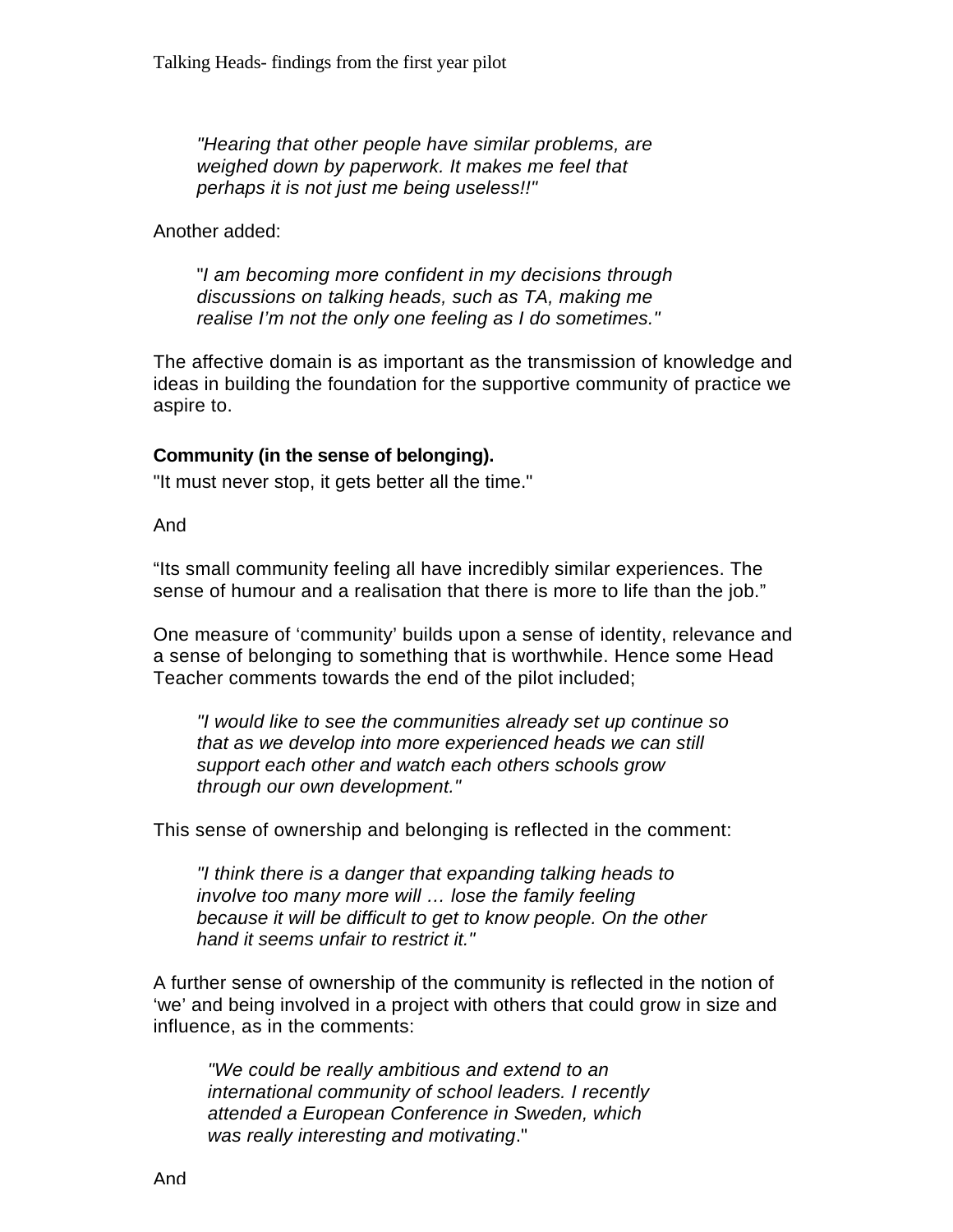*"I think Talking heads needs extending to include all head teachers so that eventually it could become a tool for the Government to receive views directly from Head Teachers and to float ideas and receive answers from those who know!"*

#### **The Social Environment**

Some Head Teachers valued the social environment of Talking Heads. Four comments were:

*"I like the social room. A good bit of light relief."*

*"Contact and e-mail friendship and companionship."*

*"Meeting interesting people electronically.",*

*"Discovering a long lost friend is now a newly appointed Head Teacher."*

# **Discussion**

The notion of Communities of Practice is not an easy one to research empirically and although there are signs in our data that we are building such a community we would not argue that we have moved far enough in that direction. Dialogue online, as face to face, is not common. It is generally easier to exchange information and opinions than to generate new understanding, especially when time is short.

Although Talking Heads was identified by many Head Teachers to be a community it could easily be argued that it remains one where the Facilitation Team retain a large degree of control over the structure and activities. It is too early to tell to what extent busy Head Teachers can be expected to take over the running of the communities.

In terms of the interim report our key findings are:

- Laptop provision has greatly boosted the use of ICT and Talking Heads.
- It is easy to underestimate the amount of training and technical support a Head Teacher requires to effectively adopt ICT technology.
- Improving ICT skills was one of the most frequently cited reasons for using Talking Heads.
- Talking Heads provides a compelling context for the use of ICT.
- The facilitation team support was rated highly
- Participants were appreciative of the peer communication the project provided.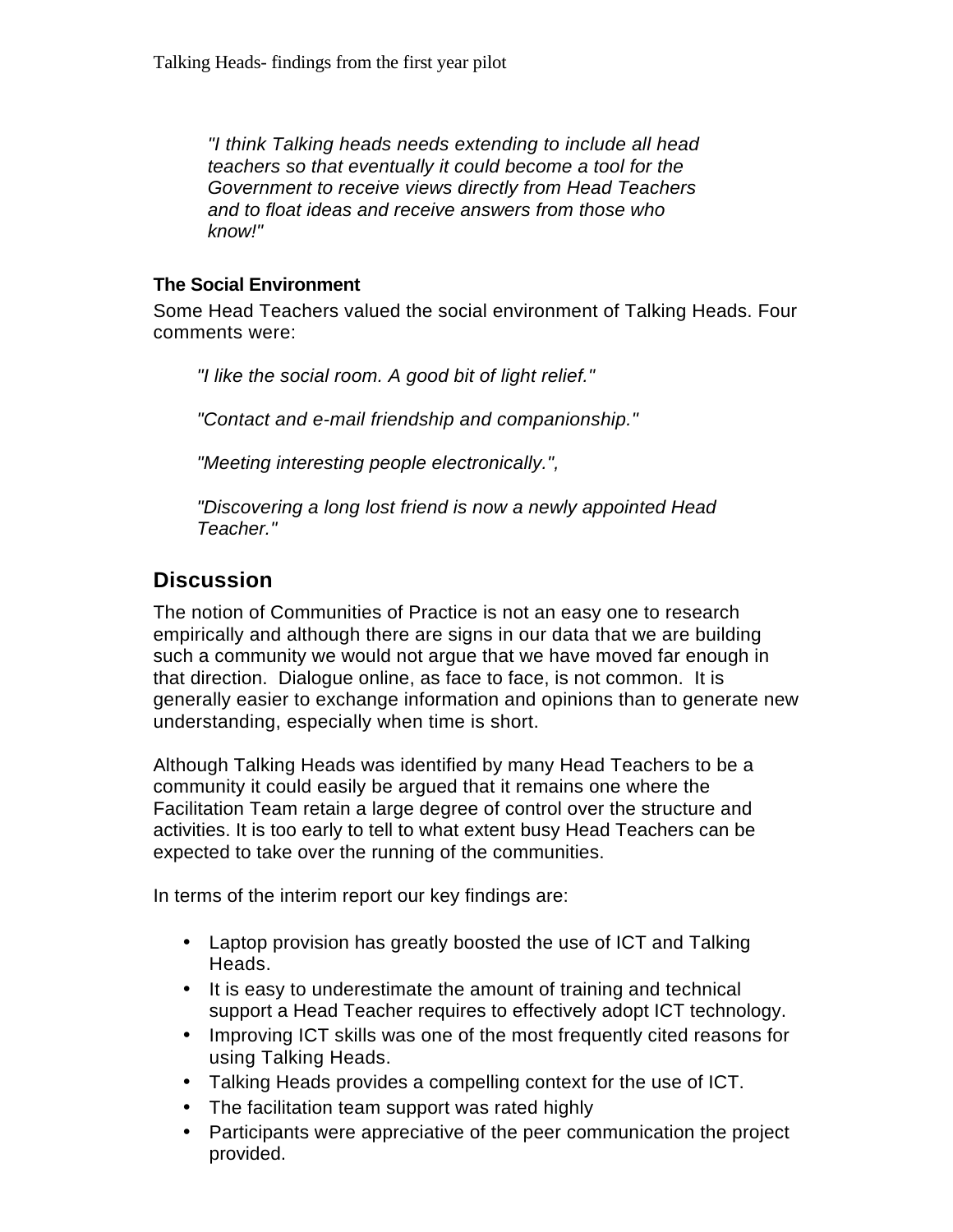• Talking Heads useage can be defined as: need for information, affective support, and professional development. Although we see the need for some of the former, we believe the domain for Talking Heads is primarily the latter two.

The fact that the emphasis was still primarily on the use of ICT is leading us to focus on developing strategies to optimise future professional development and community building through;

- Building consistent needs identification into the project.
- Integrating a professional development model.
- Educating Head Teachers about the use of Talking Heads as a tool to extend their effectiveness online.

### **Our current research agenda**

A large number of questions still remain, and our second year research of the Talking Heads NCSL online project includes:

- The elements for generating successful online professional communities of practice.
- Strategies for empowering Head Teachers to participate, "own", and appropriate online community technologies.
- Strategies for massification whilst keeping community alive.
- Clarifying the elements of effective facilitation in order to roadtest/ pilot alternate models of facilitation with their associated costs.
- Models for the management, quality assurance and CPD of the online facilitation team.

As Talking Heads expands we work to preserve and strengthen the community ethos which is the heart of online community. To this end, we are seeking to identify "champions", ie. Head Teachers or experts who will initiate and co-ordinate a range of topics and Communities of Practice. We are also increasingly focusing on enrolling Head Teachers' natural networks so that Talking Heads can serve to extend on their effectiveness.

## **Conclusion**

Talking Heads is an evolving project based on established and accepted literature and ideas. With the 1200 Head Teachers on this pilot project, we have built the beginnings of a successful on-line community for school leaders. As the NCSL begins to make Talking Heads available to all Head Teachers in England and beyond, we need to refine our strategies and practice to support the growing numbers so that the pilot members don't lose their "sense of community" and the newcomers who are eager to join and participate are integrated effectively.

So far our research has shown that those Head Teachers who are actively engaged within the Talking Heads on-line community have been able to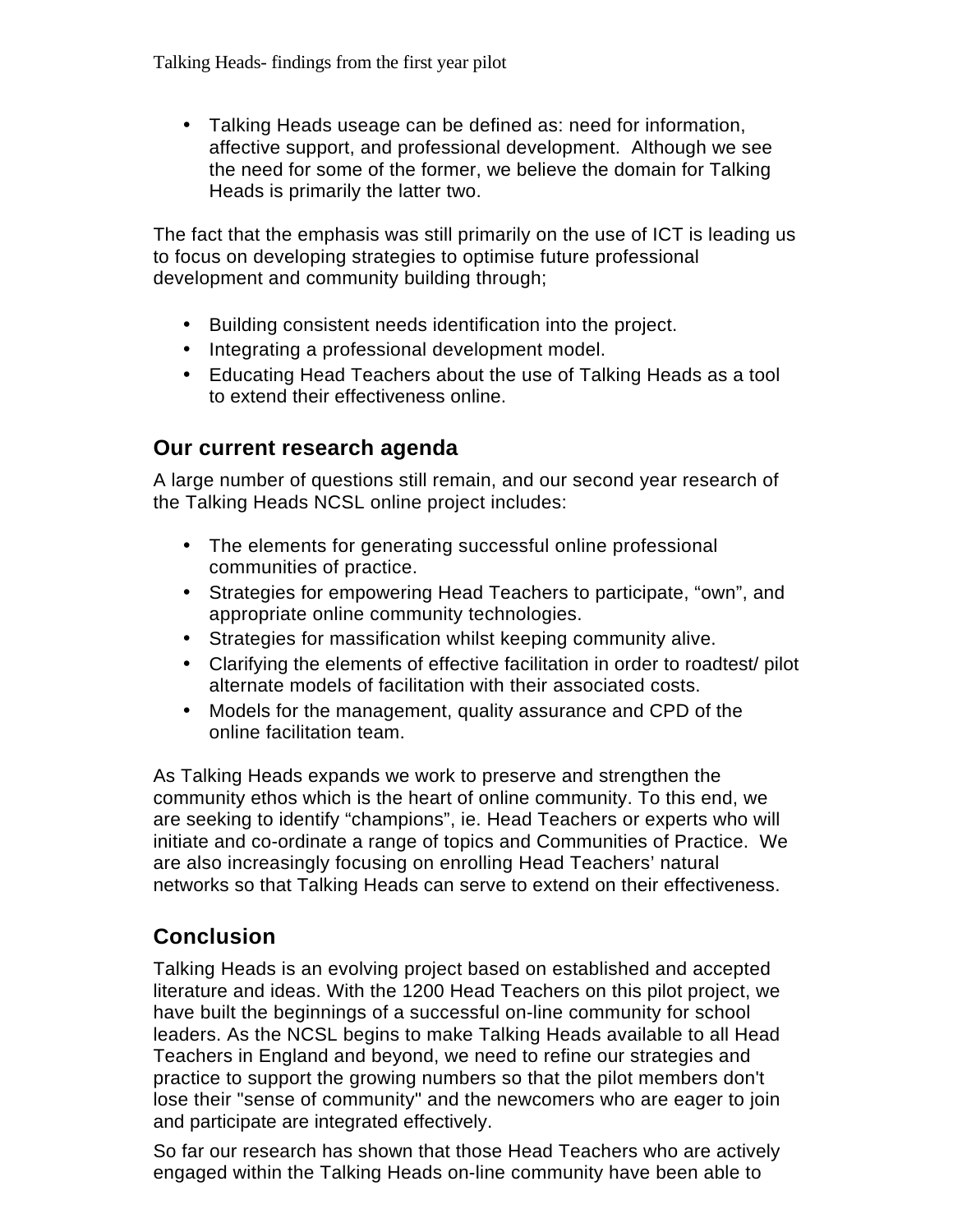communicate in a way that has not previously been open to them, both synchronously, or asynchronously. In so doing, they have been able to develop their leadership knowledge, share good practice and reduce the isolation in which they find themselves by tackling the issues that concern them through discussion and networking and being a part of an on-line community.

This paper is an interim report and as such represents work in progress. We must stress that we are not in possession of all the answers to all the questions that have been raised and continue to surface as the project progresses. However we feel that a successful start has been made to a project that has the potential to involve every Head Teacher in the country in a creative network of communities. Heads traditionally isolated by distance and workload will find peer support, shared experience, knowledge, and access to the decision-makers --- at their fingertips.

July 2001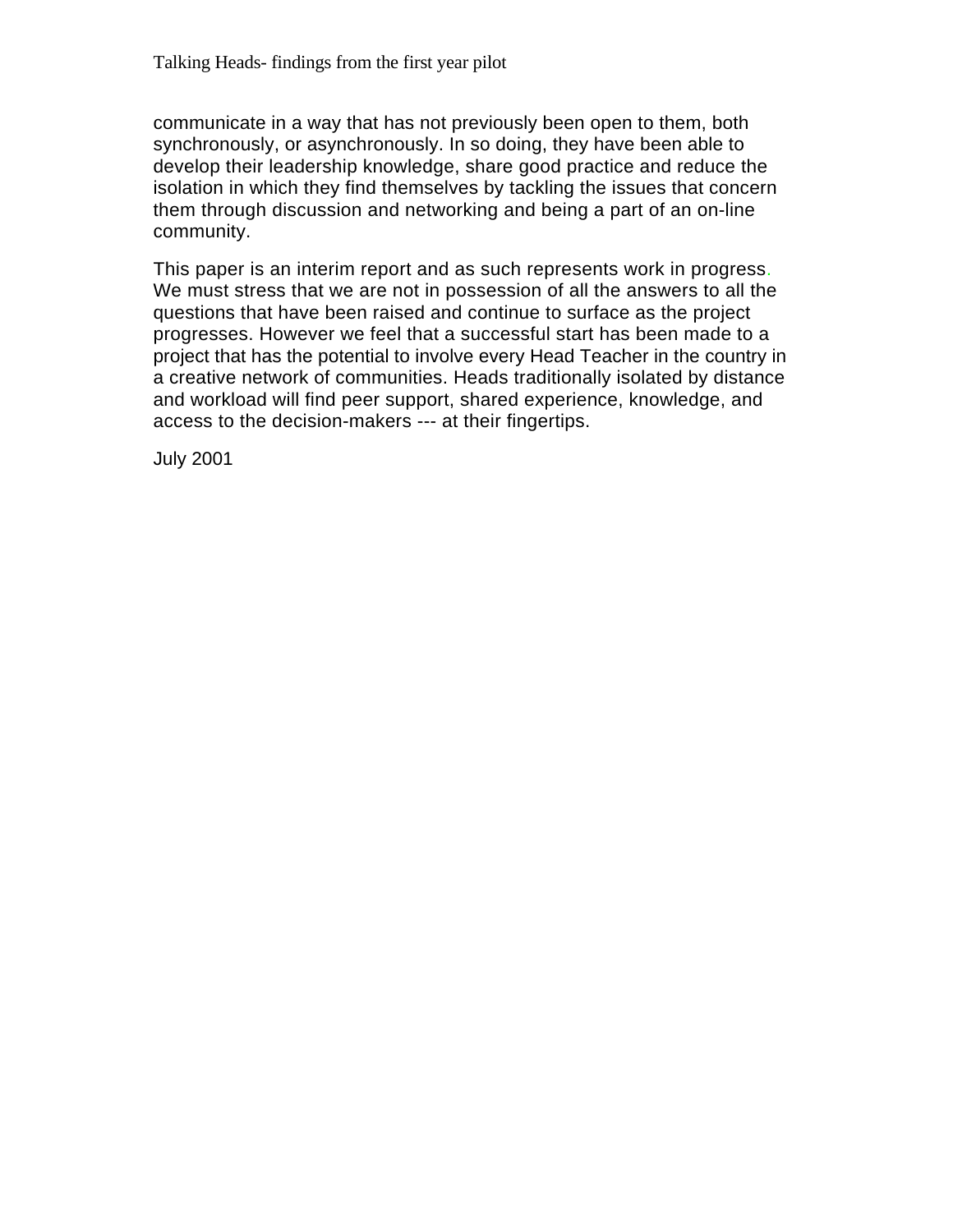## **References**

Barber, M. (2000) Times Educational Supplement, 14<sup>th</sup> April 2000

Berge, Z. (1996) *The Role of the Online Instructor/Facilitator*, available at http://cac.psu.edu/~mauri/moderate/teach\_online.html

Chapman, C., Ramondt, L. (1998) *Online Learning Communities* available at http://www.ultralab.net/papers/online\_learning\_communities/,

Davis, S.M., Meyer, C. (1998*). Blur: the speed of change in connected economy.* Capstone Publishing Ltd.

Dwyer, D.C., Ringstaff, C. & Haymore Sandhotlz, J. *Teacher Beliefs and Practices Part 1: Patterns of Change.* report number 8 Apple Classrooms of Tomorrow Research available at http://www.research.apple.com/technology/proj/acot/full/acotRpt08full.html

Heppell, S., & Ramondt, L. (1998). Online learning - implications for the University for Industry: a preliminary case study report The*Journal of education through partnership.*

Isaacs, W. in Senge, P., Kleiner, A., Roberts, C., Ross, R.B., Smith, B.J (eds) (1994) *The fifth discipline fieldbook: strategies and tools for building a learning organization.* London, Nicholas Brealey Publishing: pp 357-364.

Kim, A. J. (2001) *eLearning Post: Exclusive interview.*available at http://www.elearningpost.com/elthemes/amyjo.asp

Marcquardt, M.J. (1996). *Building the learning organization*. New York, Mc Graw- Hill copublished with the American Society for Training and Development.

Laszlo, K. C. & Laszlo, A. (1997) *Partners in life — Syntony at work .*available http://home.earthlink.net/~aklaszlo/syntonyquest

NCSL prospectus (2000) available at http://www.ncsl.org.uk

Peck, M. Scott, (1987) *The different drum: Community building and peace*. New York: Simon and Schuster, p. 239.

Preece, J.(2000) *Online Communities: Designing Usability, Supporting Sociability*". John Wiley & Sons;

Proceedings of the Ninth International Conversation on the Comprehensive Design of Social Systems. Pacific Grove: ISI, p. 6.

Rheingold, H. (1984) *The virtual community*, available at http://www.rheingold.com/vc/book